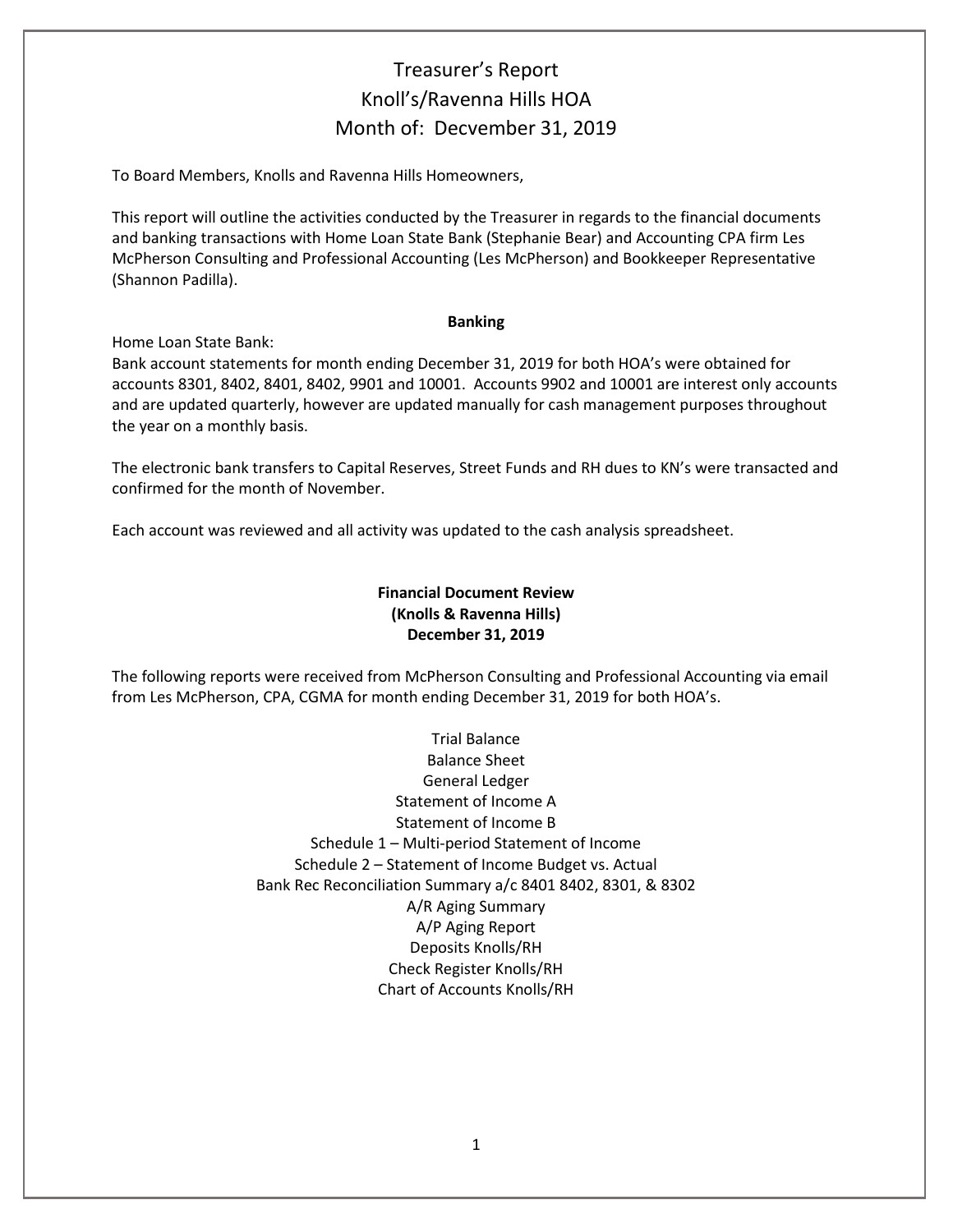# Treasurer's Report Knoll's/Ravenna Hills HOA Month of: Decvember 31, 2019

#### **Balance Sheet**

Final Balance Sheets for both HOA's were reviewed against the Trial Balance and found to be reported and supported by the General Ledger activity analysis for this reporting period ending December 31, 2019.

### **Statement of Income –Knolls**

The month of December Net Income of \$1,438 was lower than budgeted \$4,039. This was primarily due to accruing of legal expenses for CCR update in the amount of \$3,100 for updating our CCR's to current legal Colorado standards. Insurance expense actual charges were booked in December but budgeted in November was also a contributing factor.

The net profit over budget YTD continues to increase due to budgeted major expenses not materializing as originally budgeted in areas of Fence, Electricity and Irrigations expenses that occurred in prior years.

The legal expense accrued for CCR updates (\$3,100) to cover anticipated expenses forthcoming from legal counsel.

As of December 31, 2019, the remaining balance of \$199 was not received and remained past due as of the end of year 2019.

Cash projected revenue is anticipated to be sufficient of covering the 2019 budgeted expenses from the initial review of expected cash revenues against budgeted revenues.

#### **Statement of Income – Ravenna Hills**

The month of December Net Income of \$997 was lower than budgeted Net Income of \$5,679 due to legal expenses accrued for CCR updates totaling \$6,700. \$3,600 was budgeted for processing CCR's for upcoming amendment and \$3,100 was costs for updating CCR's to current legal Colorado standards.

The expenses occurring year to-date for fence repairs, irrigation system and snow removal, fence repairs and legal expenses has contributed to a profit being over budget YTD in 2019.

Cash projected revenue is anticipated to be sufficient of covering the 2019 budgeted expenses from the initial review of expected cash revenues against budgeted revenues.